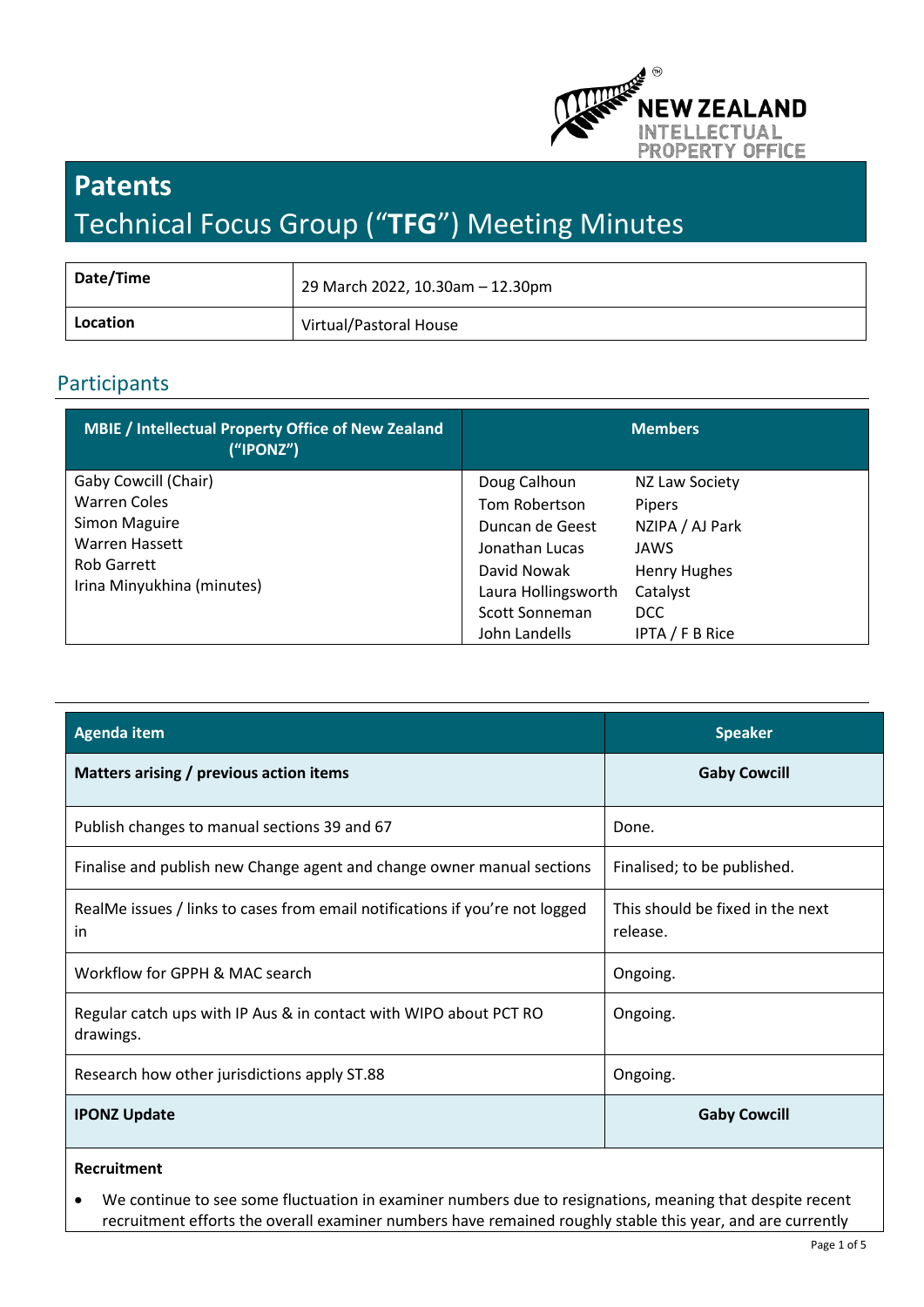

around 65. We have not seen any changes in terms of numbers of requests for examinations coming in, so operationally we continue to face considerable pressure.

• We have just completed the largest recruitment IPONZ has seen in recent years, and are working hard to increase critical mass & retain senior staff on whom the majority of training pressure falls. We remain bottom heavy in terms of experience. Previously we have also benefitted from overseas experience coming into IPONZ, this may be an option again with borders opening up.

#### **Pendency**

• As above, at present this continues to increase. These were last updated in February and are available on the [IPONZ website.](https://www.iponz.govt.nz/support/timeframes/)

#### **1953 Act update**

• There were 364 cases remaining as of 18 March 2022, all of these are divisional applications and roughly half are Biotech cases.

#### **IPONZ Update Rob Garrett**

#### **System changes**

- Next release will add team account function. This is part of an ongoing piece of work around agent verification aimed at reducing instances of sharing accounts. This will have no immediate change or impact as we are not mandating their use, but we encourage you to consider how they might work in your firms.
- We are looking at changes to how patent data is stored. Currently we use a single PDF for patent specifications, this would mean that different components ie. description, drawings, claims etc. can be split into separate documents, which would align our approach with Australia. We are still at the start of this work so we will be seeking some input around this proposal. If you are keen to have an input into that either highlevel or more details, please get in touch.
	- o Members generally responded positively to this, if it meant for example there will be no need to resubmit drawings every time a specification amendment is made.
	- o Later in the meeting, concerns were raised that investment into systems should not overshadow people investment to get through outstanding examination work. Gaby confirmed that whilst systems investment is needed due to the age of existing infrastructure, IPONZ also recently received approval to invest in increasing examiner numbers. With the most recent recruitment we will be a team of around 75 examiners, and we are anticipating needing to grow to around 100 in the next few years.

#### **Strategic review**

- We are currently undertaking a review of our strategic capability, to identify our medium- and long-term capability requirements over the next 5-10 years to ensure we can achieve our ideal target state. We have conducted some external consultation as part of this to inform our thinking. If you would like to know more or contribute to this, please let me know. If any members are keen in participating in this feel free to ask Gaby for more details.
	- o Members raised questions regarding the timeframes we are looking at. Rob clarified that there are no concrete deadlines set, but the aim is to have input stages complete by the end of April and working towards June/July to have the strategic review complete.

| <b>Update from MBIE Policy Team</b> | <b>Warren Hassett</b> |
|-------------------------------------|-----------------------|
|                                     |                       |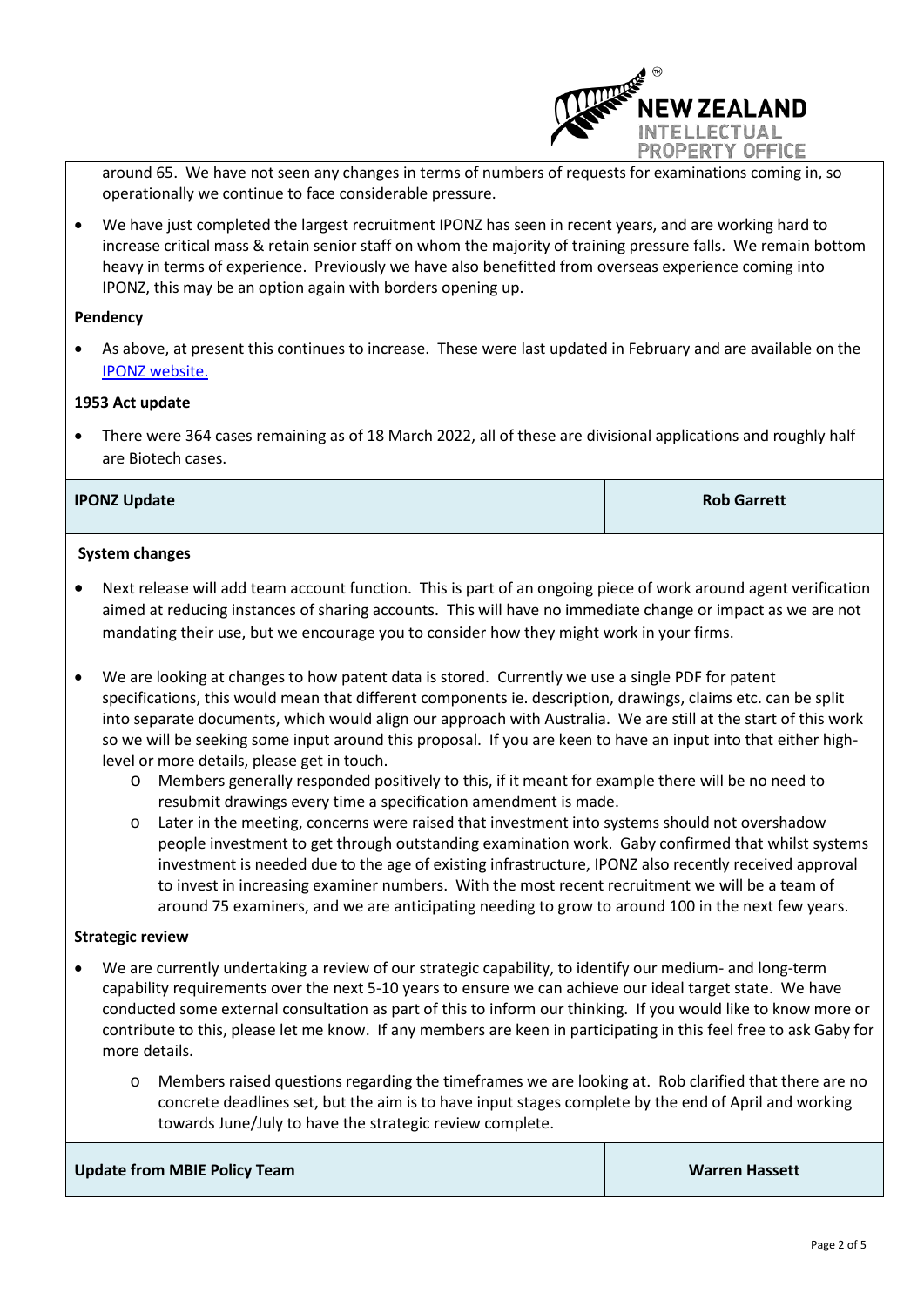

- For this year at least, the Bill will not proceed as the Minister is prioritising other pieces of legislation.
- We are looking at including some of the amendments to into an upcoming Regulatory Systems Bill and have made an expression of interest to do so. This would only be possible for minor technical changes and noncontentious issues. Note that the Cabinet paper gives some ideas over what is considered minor and technical and what was contentious.

#### **Other IP policy work**

- At the time of the meeting, the PVR Bill was number 19 on the list waiting for its second reading.
- The Copyright Act review remains on pause. Some changes may be coming based upon the work done with the UK free trade agreement.

**Draft guidelines for review and discussion**

**New standard for presenting biological patent sequence listings (ST.26) Simon Maguire**

**W ZEALAND ILLECTUAL** PROPERTY OFFICE

- ST.26 is the new WIPO standard for sequence listings, and enters into force 1 July 2022. We are seeking feedback on the draft comms circulated with the agenda, which outlined the following general approach:
	- o New PCT/International apps: Any sequences must be provided in ST.26 format from 1 July 2022. WIPO has provided tools to enable applicants to meet this standard: <https://www.wipo.int/standards/en/sequence>
	- o NZ apps filed after 1 July: ST.26 format is recommended.
	- o PCT National phase: IPONZ will use the filing date, not national phase entry date.
	- o Divisionals: IPONZ will use the ante-dated filing date, not the divisional submission date.
- Conversion of the sequence listings standard is possible but will be treated as an amendment.

## **Questions/discussion.**

- The draft comms were generally well received.
- There was some discussion over the proposal for NZ completes. In particular, members noted that the Act doesn't explicitly deal with sequence listings, and IPONZ does not re-publish them at acceptance or grant stage. This raises concern that a sequence listing provided separately does not form part of the complete specification.
- IPONZ confirmed that ST.26 is only being recommended and is not being mandated for NZ completes, since this is a WIPO standard and is not in our legislation. Regulation 12 allows the Commissioner to receive documents in approved file formats, we are interpreting this as allowing for ST.26 format to be used for sequence listings; however this does not exclude other formats which are already used.
- Members recommended that the omission of sequences from the Act be looked at, due to a potential risk that sequences may not be recognised to be a part of the specification which can lead to invalidation of a claim. Members also recommended that sequence listings should be published with the specification.
- IPONZ will consider the legislative aspect for inclusion on the risk register, and look at ways to make it clear that sequences are present when a specification is made OPI and any system updates that may need to occur (e.g. providing reference to the sequence listing on the complete specification cover page).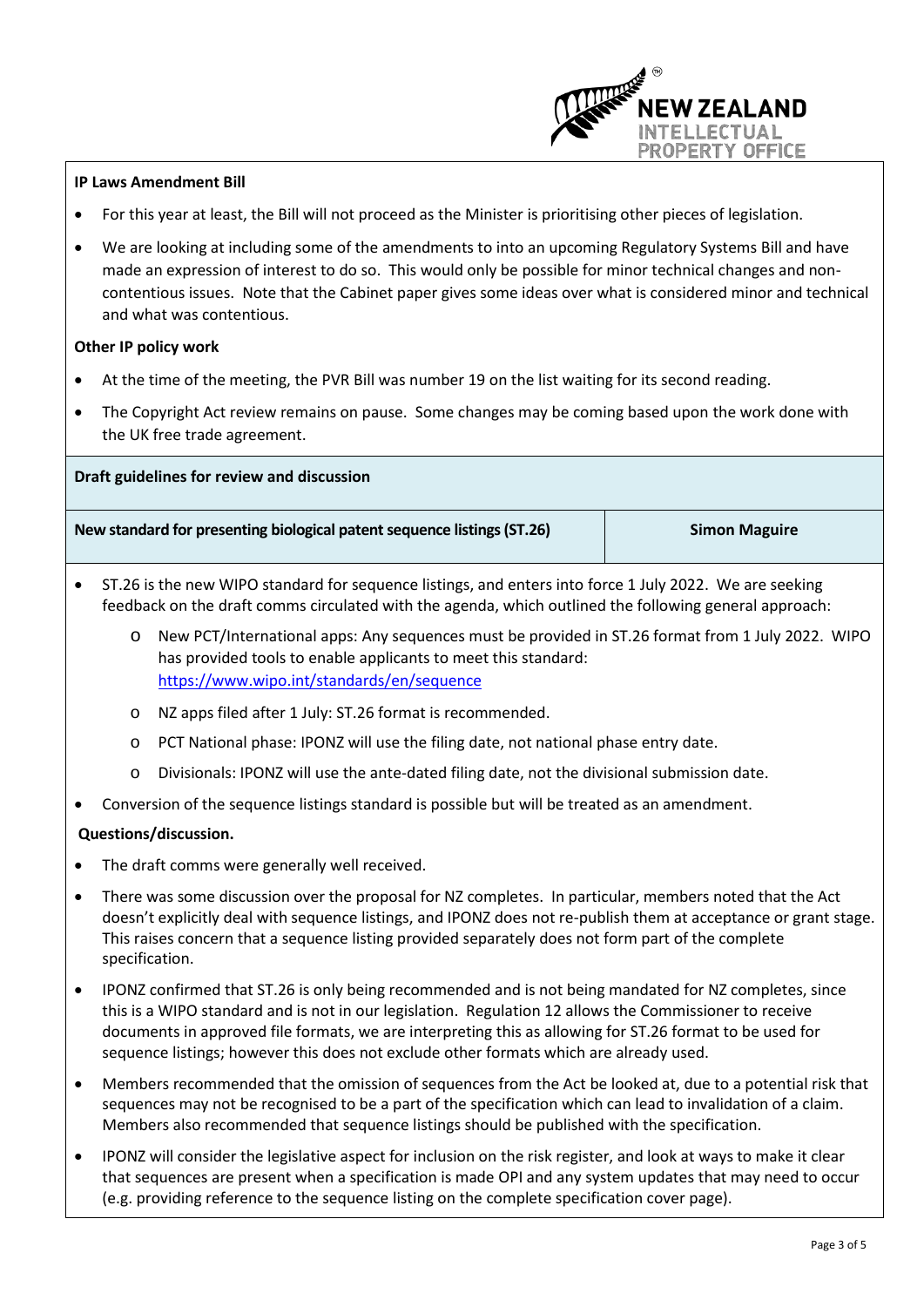

• For the comms themselves, David kindly agreed to work with Simon to finalise wording, so that IPONZ could publish the guidance.

#### **Double patenting Simon Maguire Simon Maguire**

- Practice in this area continues to evolve. The recent case [Taiho Pharmaceutical Co., Ltd \[2022\] NZIPOPAT1](http://www.nzlii.org/nz/cases/NZIPOPAT/2022/1.html) commented on IPONZ's approach to double patenting in a case where there was not a parent-divisional relationship, and provided a further illustration of how double patenting should be assessed
- In particular, it appears that section 14 is not valid for raising double patenting. Simon confirmed this would be a change in practice and would be taken through the normal change channels in IPONZ. He also noted there is no currently published practice on this. Members therefore requested to be advised when this change had been communicated to examiners and would become practice.
- Members expressed a strong preference to put this into practice sooner rather than later. In the meantime, members asked if it was possible for IPONZ to put a hold on cases where this is an outstanding issue, or whether an extension of time could be provided.
- Simon noted that IPONZ is expecting to proceed with an update to the regulation 82 manual section in light of this case, and previous cases Oracle and Ganymed. Members requested clarity on the proposed updated and repeated calls for NZ to align with Australian practice.
- Gaby confirmed that the case law appears to provide guidance to look at the scopes of all claims, and if the claimed scope is not substantially the same then there should be no objection. This will mean that 'wholly within' type objections are no longer maintainable, which is a change of practice. IPONZ recognised the need to manage this carefully and intended to change the practice at the same time as the new guideline is out.

## **Any Other Business**

- Laura raised an issue in regard to General powers of attorney and there seemed to be some inconsistency over accepting these, particularly when a general authorisation is provided for a specific case. IPONZ confirmed that these were not generally acceptable unless they listed the case numbers it was applicable to, with potential for confusion if a general authorisation is intended only for one case. There was also a tension between regulation 15 in an electronic case context, and regulation 40 requiring number. Gaby to raise with the team specifically to look into inconsistencies, as well as progress the publication of the relevant manual section.
- Tom raised a question on re-examination, and in particular whether these should be done by the original examiner or not. There may be potential that an examiner has an unconscious bias or may not want to change or alter their initial opinion etc. However, they are familiar with the case and re-examination would be smoother. IPONZ confirmed current practice, that re-exams go to the original examiner except if they are an Associate examiner, that re-examination work is peer reviewed, and that examiners are expected to uphold codes of conduct and treat all cases equally. IPONZ also confirmed it does not get many requests for reexamination. Members did not express any particular preference, but suggested that re-examinations could be done by more senior staff since they are likely to indicate validity issues or a dispute. IPONZ to consider.
- Laura requested clarification in relation to acceleration of examination requests under regulation 77, in particular what level of detail is needed including whether evidence is required, and whether the documents are OPI. She gave the example of several cases which were declined where the request had been on the basis of commercial reasons, and noted that there seemed to be a high requirement for expedited processing ie